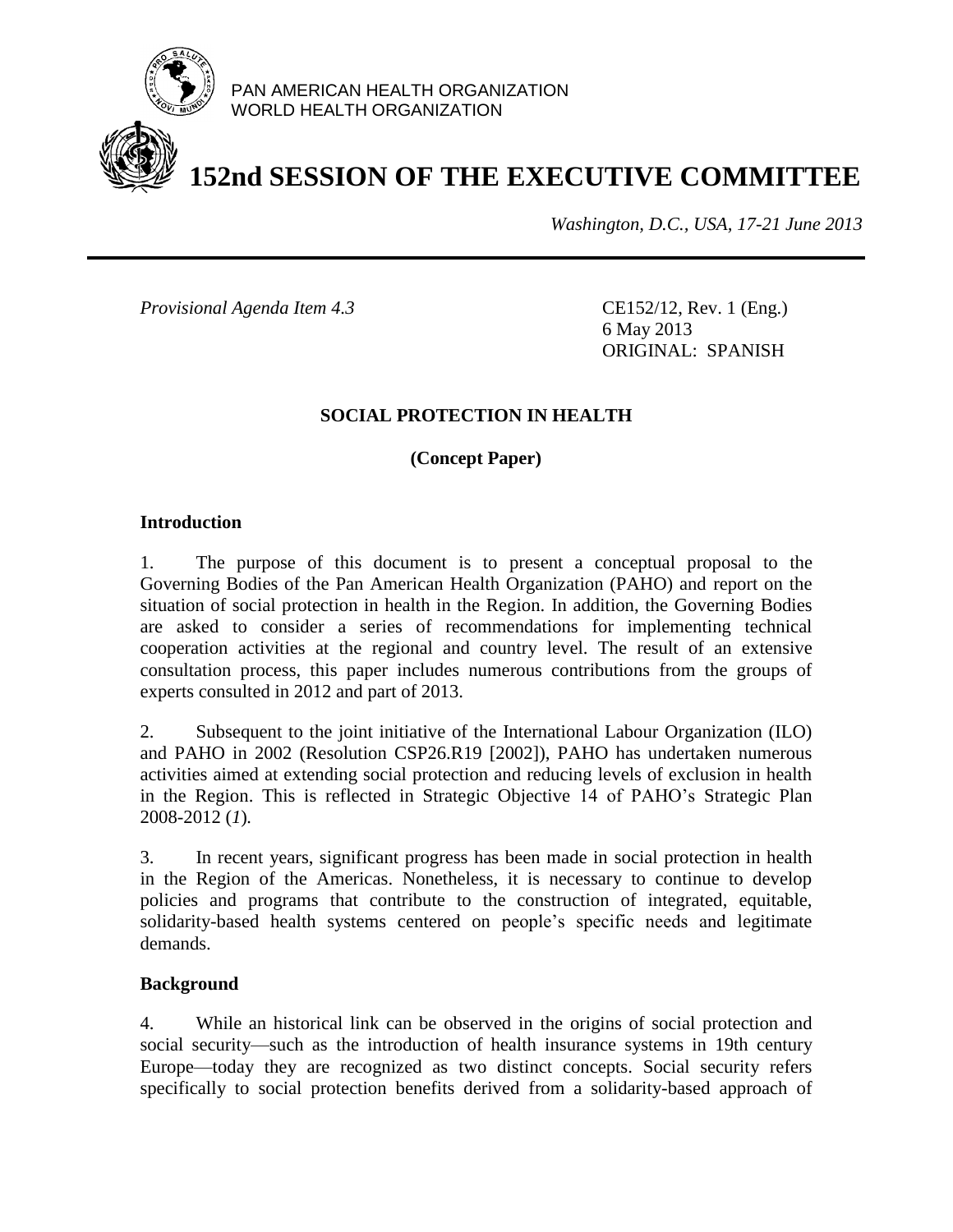pooling employment-related contributions. In some countries, however, the terms social security and social protection are used interchangeably.

5. From the historic perspective, in the first half of the  $20<sup>th</sup>$  century, the countries of the Americas initially adopted an employment-based approach to protection in social security and health. In the latter half of the century, social protection—known as welfare—emerged mainly in response to social emergencies Since the beginning of this century, social protection measures have been premised mainly on the active involvement of the State interested in social development through the practical application of citizen entitlements (*2*)*.* This contemporary approach to social protection emphasizes assurances of universal social rights that require state intervention, among them the right to the highest possible level of health (*3*)*.*

6. In 2002, a joint initiative of the Pan American Health Organization and the International Labor Organization established the initiative of extension of social protection in health and urged Member States to scale up their activities in this area (*4*)*.* 

7. In 2005, the 58<sup>th</sup> World Health Assembly urged Member States to "include a method of prepayment of financial contributions for health care, with a view to sharing risk among the population and avoiding catastrophic health-care expenditure and impoverishment of individuals as a result of seeking care" (*5*)*.*

8. The *Social Protection Floor for a Fair and Inclusive Globalization* initiative, which the ILO and WHO launched in 2009, adopts the concept of social protection floors to promote "an integrated set of social policies designed to guarantee income security and access to essential social services for all, paying particular attention to vulnerable groups and protecting and empowering people across the life cycle" (*6*)*.* 

9. During its 67th Session, the United Nations General Assembly invited the Member States to recognize the importance of universal health coverage in national health systems, especially through primary health care and social protection mechanisms, including the minimum levels of social protection determined at the national level.<sup>1</sup> It also recognized that improving social protection towards universal coverage is an investment in people that empowers them to adjust to changes in the economy and the labour market and helps support a transition to a more sustainable, inclusive and equitable economy.<sup>2</sup>

l

<sup>1</sup> United Nations. Press Release: Adopting Consensus Text, General Assembly Encourages Member States to Plan, Pursue Transition of National Health Care Systems towards Universal Coverage [Internet]. Sixty-seventh General Assembly; 2012 Dec 12; New York (NY): UN; 2012 (document GA/11326, 53rd Plenary Meeting). Available from:

[http://www.un.org/News/Press/docs//2012/ga11326.doc.htm.](http://www.un.org/News/Press/docs/2012/ga11326.doc.htm)

<sup>&</sup>lt;sup>2</sup> Ibid, United Nations.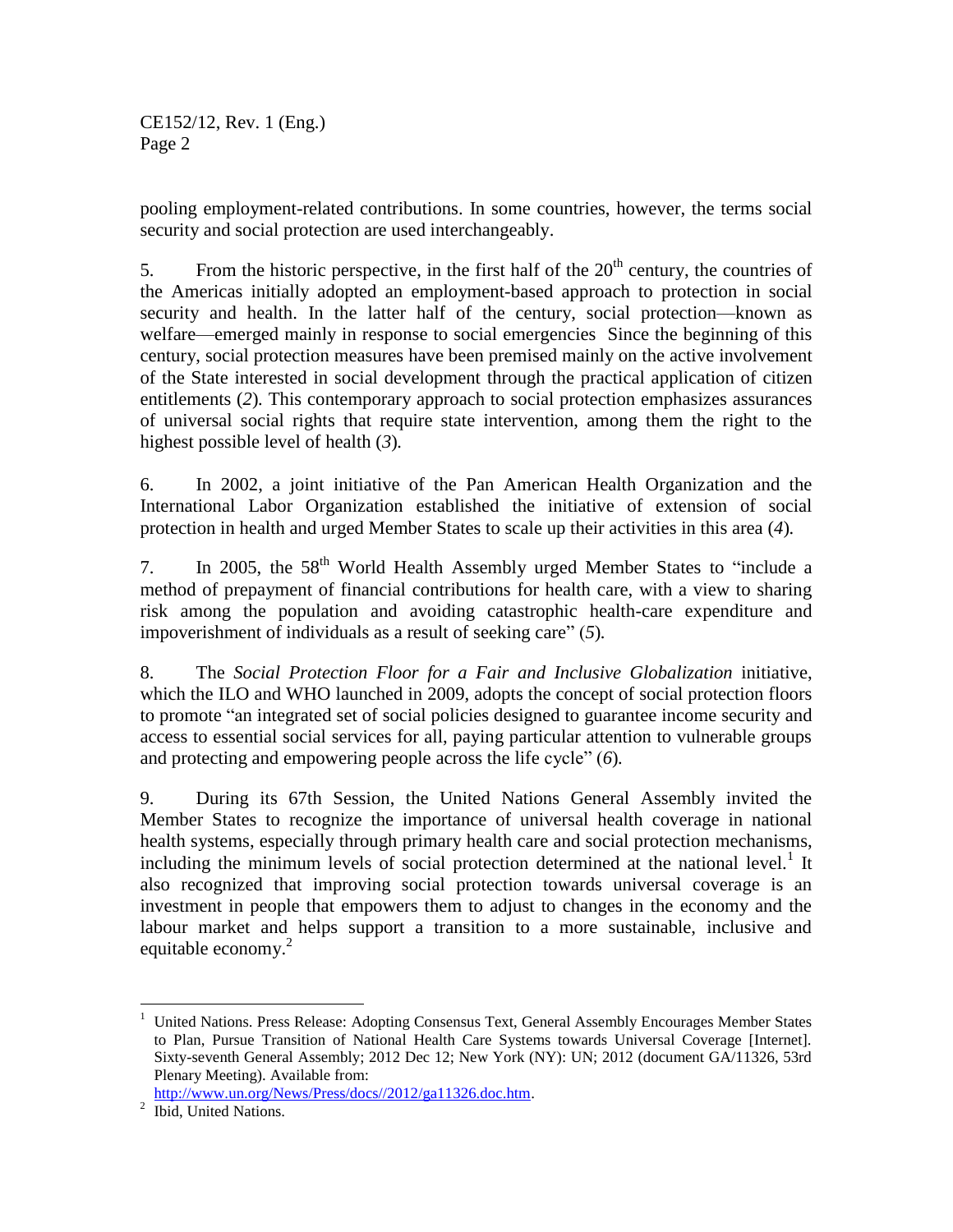## **Current Situation**

# *Scope of Social Protection in Health*

10. Social protection is a broad concept that encompasses all measures taken by a State to achieve the universalization of priority services and benefits, understood as housing, work, education, pensions, and health.

11. Social protection in health is "society's guarantee, through the different public authorities, that individuals or groups of individuals can meet their needs and demands in health through adequate access to services of the health system or any of the existing health subsystems in the country, regardless of their ability to pay" (*7*)*.* 

12. Social protection is the frame of reference for ensuring access to health care, in the understanding that society has enshrined health as a right or merit good. Social protection in health is premised on the notion of health as a basic human right and a requirement for human and social development. Social protection policies should be guided by universality in order to ensure effective access, as well as timeliness and quality of health care services. While universal in nature, however, these policies must include specific responses to special needs, be sensitive to the gender focus, and proactively address the needs of ethnic and cultural minorities. Social protection in health policies in a given society are consolidated progressively, effectively expanding the common good in the health field.

13. A certain degree of social consensus is required to sustain a social protection approach to public health policy. These consensus-building processes, in turn, reinforce social cohesion around democratic values, as society takes ownership of the concept of the right to health and the roles of the State and the public in ensuring the enjoyment of these basic rights (*8*).

14. Furthermore, a social protection in health approach is consistent with the goal of universal coverage understood as the ability of all citizens to access the health care services they need without incurring individual financial hardship, through pooled, social solidarity-based financing systems. Universal coverage should be the objective of policies for social protection in health.

15. From a strategic perspective, social protection in health is implemented through primary health care based on its three core values: the right to the highest attainable level of health, equity, and solidarity, and in keeping with its principles.

## *Health Systems and Social Protection in Health in the Americas and the Caribbean*

16. While social protection in health still poses a challenge for the Region, significant progress has been made (*9*). Developments have included expanded coverage, changes in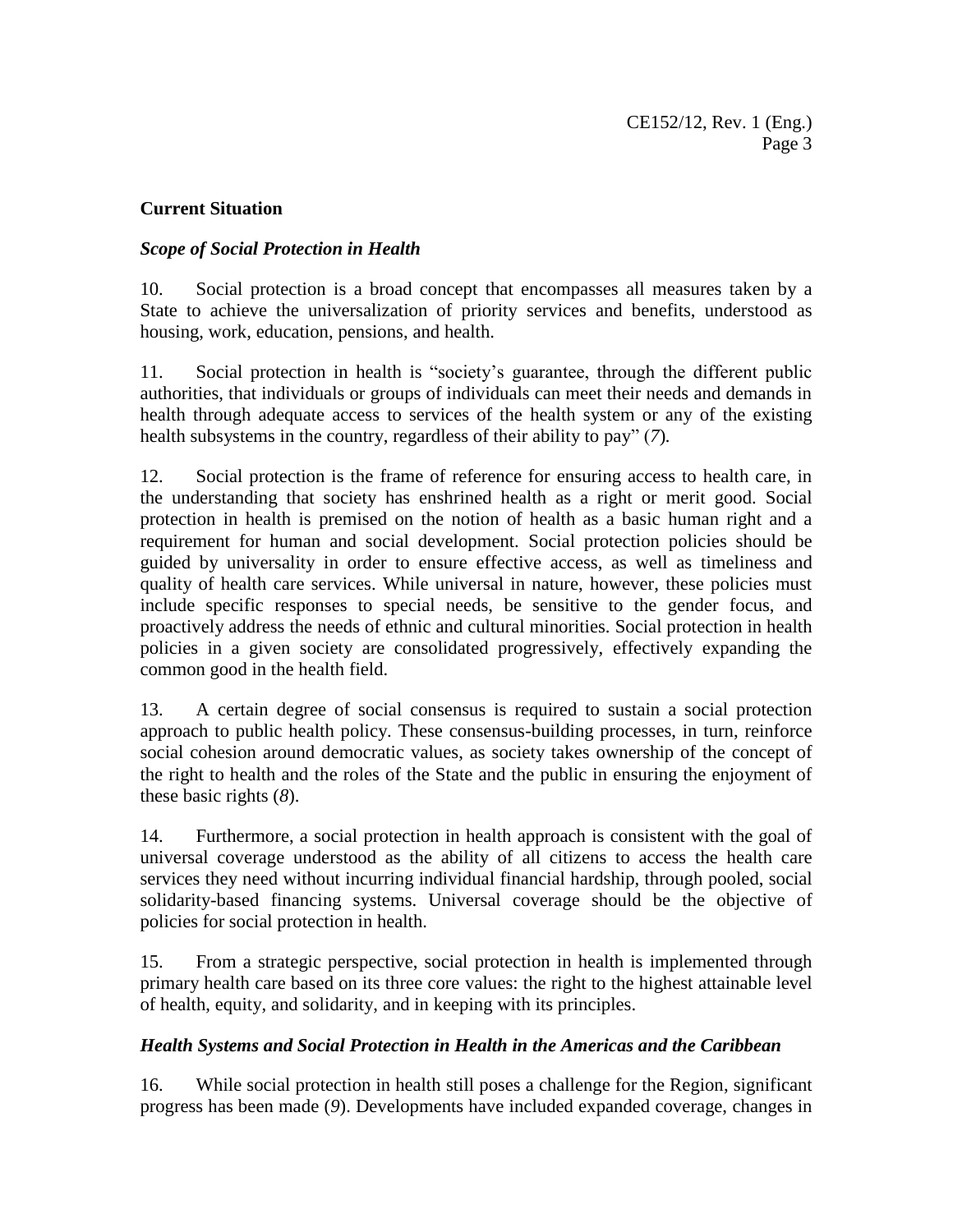financing mechanisms, and improved models for health care delivery and services management and integration.

17. Over the past decade, Brazil has extended access to health services through its Family Health Program (PSF), which currently reaches 95% of its municipalities. The PSF provides services to more than 101 million people through a model that assigns first level health care teams responsibility for a specific, identified population. Canada's universal coverage policies serve as an example of social protection in health. After launching its Universal Access with Explicit Guaranteed services (AUGE) system in 2005, Chile progressively increased the number of condition-response pairs served by the system, which are selected based on epidemiological criteria and effectiveness, according to the available evidence. Colombia's General System of Social Security in Health, with its two main regimens—contributory and subsidized—, has maintained high coverage levels; in 2010, only 4.3% of the country's total population was not covered by the system. The coverage plans of both regimens were standardized in 2008, pursuant to a ruling handed down by the Constitutional Court of Colombia. By 2009, El Salvador had eliminated all types of point-of-service payments in the public health network, increased public spending on health, and designed a health care model based on Community Health Teams (ECOS). In recent years, the United States has promoted an intense political and social debate on social protection in health and the mechanisms for implementing it. For its part, Mexico, which launched its public health insurance program (Seguro Popular) in 2008, had extended coverage of its health care services to over 46 million people in 2011 by gradually expanding its services package. Since the creation of the National Integrated Health System in 2007, Uruguay has increased effective coverage levels by progressively extending its services package to new beneficiaries according to criteria. By 2011, the country had extended coverage to over 50% of the population (*9*).

18. Yet despite significant progress made by countries, segmentation and fragmentation persist in the Region's health systems and services. In most countries, health systems offer specific sets of services with different financing schemes: some subsectors use contributory mechanisms, while others use noncontributory mechanisms and operate as relatively independent channels for accessing health care.

#### *Social Protection in Health and Programs to Reduce and Eradicate Extreme Poverty*

19. In the past 15 years, the countries of the Region have designed poverty-reduction programs based mainly on conditional cash transfers to the most vulnerable population sectors of the population. In most cases, conditionality relates to school attendance and health check-ups.

20. According to ECLAC, 18 countries of the Region have active conditional cash transfer programs in place. These programs benefit over 25 million families or around 113 million people, equivalent to approximately 19% of the population of Latin America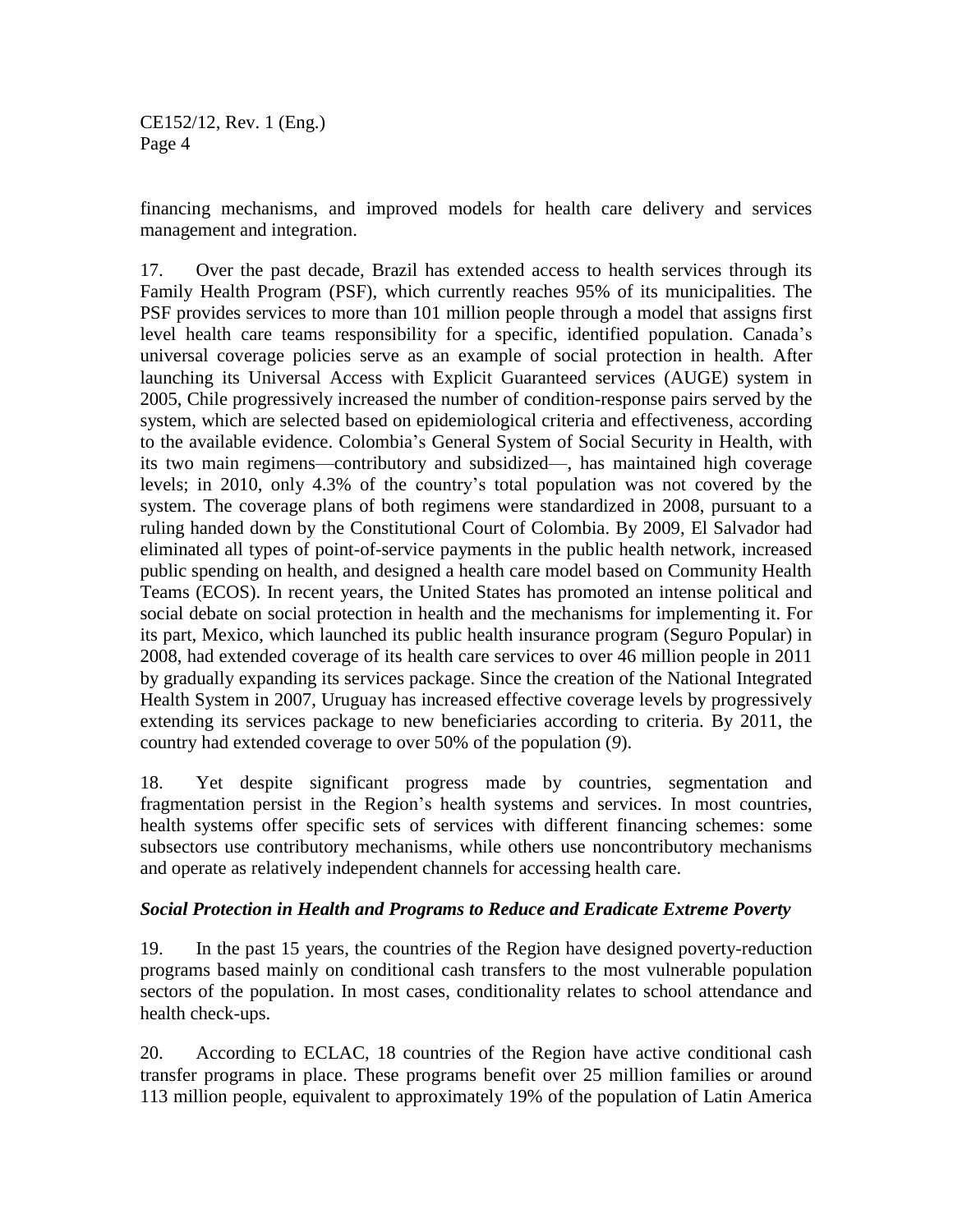and the Caribbean. Their costs account for around 0.4% of the Region's GDP. The health component of conditional cash transfer programs includes a basic services package created specifically for the beneficiaries or else channels the latter into the health services available to the general population. As for the conditionality attached to these health benefits, cash transfer programs are intended as an incentive to encourage demand for health services, although some establish rigorous monitoring and penalty systems, including suspension of the benefit.

## **Proposal**

21. In light of the foregoing, and with a view to guiding technical cooperation efforts, the Pan American Health Organization has developed the following lines of action in relation to social protection in health in the Region of the Americas:

- a) Develop a policy framework and strategy that creates a path to follow in addressing social protection in health in the Region.
- b) Create an evaluation framework that contributes to measuring progress and developments in social protection in health.
- c) Introduce the concept of social protection in health as a cornerstone of health system governance and transformation processes, through its incorporation into health plans and policies.
- d) Facilitate the development of more efficient, solidarity-based financing mechanisms that ensure the sustainability of access to quality health services delivered in a timely manner and at the appropriate level.
- e) Review and improve the health components of social protection programs, especially conditional cash transfer programs, and facilitate their integration into the development of social protection in health.
- f) Promote social participation and raise awareness about the rights and duties associated with individual, family, and community health in society as a whole and among health system workers

## **Intervention of the Executive Committee**

22. The Executive Committee is invited to review the information presented herein and to consider approving the proposed resolution included in Annex A.

Annexes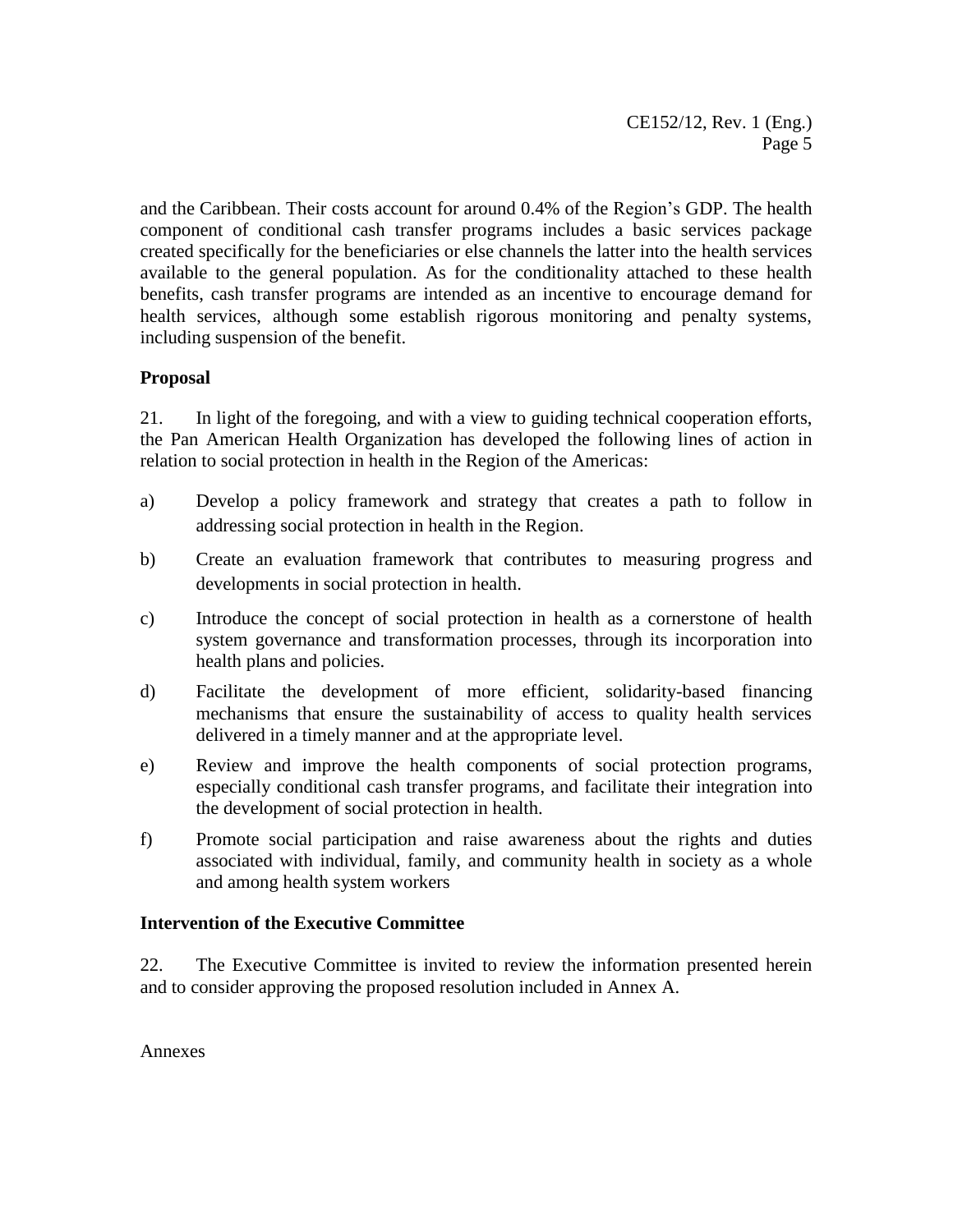#### **References**

- 1. Pan American Health Organization. Strategic Plan 2008-2012 Amended (Draft) [Internet]. 49th Directing Council of PAHO, 61st Session of the Regional Committee of WHO for the Americas; 2009 Sep 28-Oct 2. Washington (DC), US. Washington (DC): PAHO; 2009 (Official Document No. 328) [cited 2012 Nov 16]. Available from: [http://new.paho.org/hq/dmdocuments/2009/OD-328%20complete%20document.pdf.](http://new.paho.org/hq/dmdocuments/2009/OD-328%20complete%20document.pdf)
- 2. Cecchini, S and Martínez, R (Economic Commission for Latin America and the Caribbean [ECLACE]). Inclusive social protection in Latin America: A comprehensive, rights-based approach [Internet]. Santiago (Chile): United Nations; 2011 [cited 2012 Nov 16 ]. Available from: [http://www.eclac.cl/publicaciones/xml/4/45924/2011-566\\_Libro\\_111\\_Ingles\\_-](http://www.eclac.cl/publicaciones/xml/4/45924/2011-566_Libro_111_Ingles_-_PRESS.pdf) [\\_PRESS.pdf](http://www.eclac.cl/publicaciones/xml/4/45924/2011-566_Libro_111_Ingles_-_PRESS.pdf)
- 3. Centro Internacional de Investigaciones para el Desarrollo; Pontificia Universidad Javeriana. Protección Social en Salud en América Latina y el Caribe. Investigación y políticas [Internet]. Hernández Bello, A, Rico de Sotelo, C., Eds. Bogotá (Colombia): Editorial Pontificia Universidad Javeriana; 2011 [cited 2012 Nov 16]. Available from:

[http://idl-bnc.idrc.ca/dspace/bitstream/10625/45898/1/132385.pdf.](http://idl-bnc.idrc.ca/dspace/bitstream/10625/45898/1/132385.pdf)

- 4. Pan American Health Organization. Extension of social protection in health: Joint initiative of the Pan American Health Organization and the International Labor Organization [Internet]. The 130th Session of the Executive Committee; 24 – 28 June 2002; Washington (DC), United States. Washington (DC): PAHO; 2002 (Resolution CE130.R9) [cited 2012 Nov 16]. Available from: http://www1.paho.org/english/gov/ce/ce130.r9-e.pdf
- 5. World Health Organization. Sustainable health financing, universal coverage and social health insurance [Internet]. Fifty-eighth World Health Assembly; 2005 May 16-25; Geneva (Switzerland). Geneva: WHO; 2005 (Resolution WHA58.33) [cited 2012 Nov 16]. Available from: http://www.who.int/providingforhealth/topics/WHA58\_33-en.pdf.
- 6. International Labor Organization. Social protection floor for a fair and inclusive globalization. Report of the Advisory Group chaired by Michelle Bachelet, convened by the ILO with the collaboratoin of the WHO [Internet]. Geneva (Switzerland): International Labour Office; 2011 [cited 2012 Nov 16]. Available from:

[http://www.ilo.org/public/english/protection/spfag/download/background/bachrep\\_](http://www.ilo.org/public/english/protection/spfag/download/background/bachrep_en.pdf) [en.pdf.](http://www.ilo.org/public/english/protection/spfag/download/background/bachrep_en.pdf)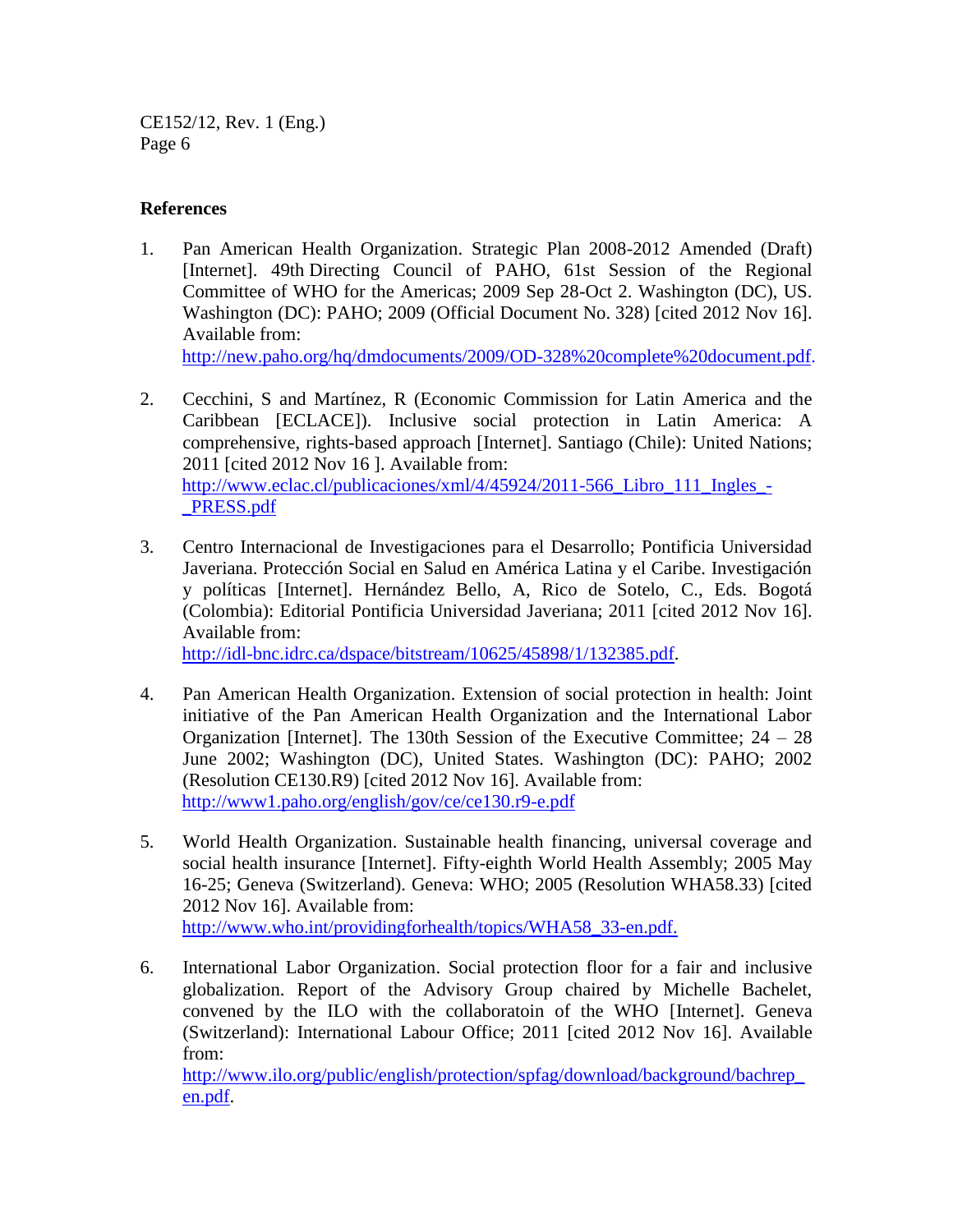7. Pan American Health Organization. Extension of social protection in health: joint initiative of the Pan American Health Organization and the International Labor Organization [Internet]. 26th Pan American Sanitary Conference, 54th Session of the Regional Committee, 23 – 27 September 2002; Washington (DC), United States. Washington (DC): PAHO; 2002 (document CSP26/12) [cited 2012 Nov 16]. Available from:

[http://www1.paho.org/english/gov/csp/csp26-12-e.pdf.](http://www1.paho.org/english/gov/csp/csp26-12-e.pdf)

8. United Nations; Economic Commission for Latin America and the Caribbean; Spanish International Cooperation Agency; Ibero-American General Secretariat. Social Cohesion. Inclusion and a sense of belonging in Latin America and the Caribbean [Internet]. Santiago (Chile): United Nations; 2007 [cited 2012 Nov 16]. Available from: [http://www.eclac.org/cgi-](http://www.eclac.org/cgi-bin/getProd.asp?xml=/publicaciones/xml/0/29030/P29030.xml&xsl=/tpl-i/p9f.xsl&base=/tpl/top-bottom.xslt)

[bin/getProd.asp?xml=/publicaciones/xml/0/29030/P29030.xml&xsl=/tpl](http://www.eclac.org/cgi-bin/getProd.asp?xml=/publicaciones/xml/0/29030/P29030.xml&xsl=/tpl-i/p9f.xsl&base=/tpl/top-bottom.xslt)[i/p9f.xsl&base=/tpl/top-bottom.xslt.](http://www.eclac.org/cgi-bin/getProd.asp?xml=/publicaciones/xml/0/29030/P29030.xml&xsl=/tpl-i/p9f.xsl&base=/tpl/top-bottom.xslt)

9. Pan American Health Organization. Health in the Americas: edition 2012. Regional outlook and country profiles [Internet]. Washington (DC): PAHO; 2012 (Scientific and technical publication No. 636) [cited 2012 Nov 16]. Available from: [http://www.paho.org/saludenlasamericas/index.php?lang=en.](http://www.paho.org/saludenlasamericas/index.php?lang=en)

## **Bibliography**

- 1. Artigas, C. Una mirada a la protección social desde los derechos humanos y otros contextos internacionales. Santiago (Chile): United Nations; 2005 (ECLAC- Social Policy Series N° 110).
- 2. Bólis, M. El derecho a la salud desde el enfoque de la extensión de la protección social. Unpublished document. Presentation at the Jornadas Subregionales de Defensores de Derechos Humanos; San José, Costa Rica; 2005 Mar 14-15.
- 3. Morales Ramirez, M A. Protección Social: ¿Concepto dinámico? *Revista Latinoamericana de Derecho Social* N o 2, Jan-Jun 2006, pp. 201-222.
- 4. World Health Organization. The world health report Health systems financing: the path to universal coverage [Internet]. Geneva (Switzerland): WHO; 2010. [cited 2012 Nov 16]. Available from: [http://www.who.int/whr/2010/en/index.html.](http://www.who.int/whr/2010/en/index.html)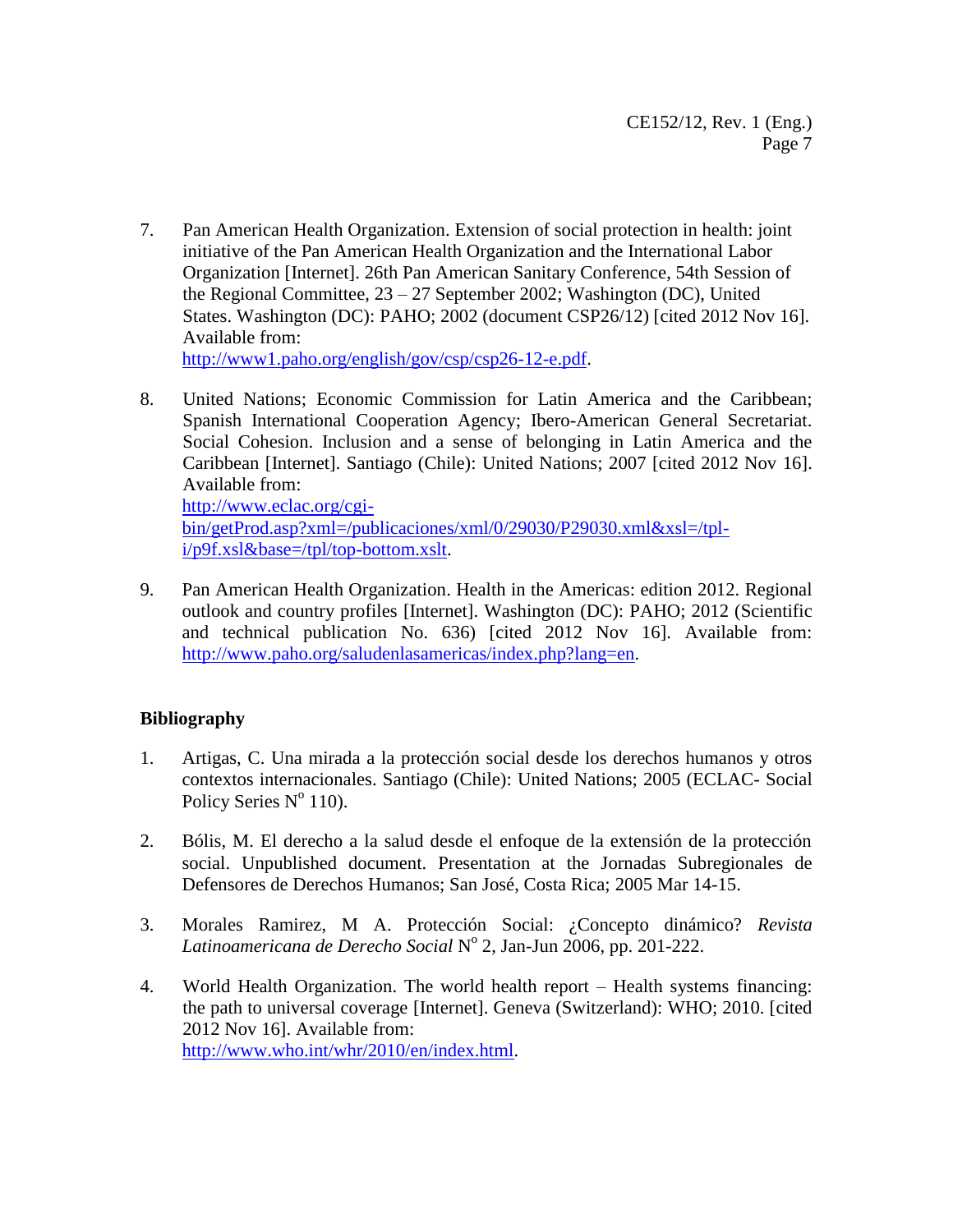- 5. Pan American Health Organization. Health technology assessment and incorporation into health systems [Internet]. The 28th Pan American Sanitary Conference, 64th session of the Regional Committee of WHO for the Americas, 2012 Sep 17-21; Washington (DC), US. Washington (DC): PAHO; 2012 (Resolution CSP28.R9) [cited 2013 Feb 25]. Available from: [http://new.paho.org/hq/index.php?option=com\\_docman&task=doc\\_download&gid](http://new.paho.org/hq/index.php?option=com_docman&task=doc_download&gid=21192&Itemid=270&lang=en)  $=21192\&$ Itemid=270 $\&$ lang=en.
- 6. Pan American Health Organization. Renewing Primary Health Care in the Americas: A position paper of the Pan American Health Organization/World Health Organization. Washington, (DC): PAHO; 2007 [cited 2012 Nov 16]. Available from: [www.paho.org/english/AD/THS/PrimaryHealthCare.pdf.](http://www.paho.org/english/AD/THS/PrimaryHealthCare.pdf)
- 7. Pan American Health Organization. Integrated health services networks. Concepts, policy options, and a road map for implementation in the Americas. Washington (DC): PAHO; 2010 (Series: Renewing primary health care in the Americas,  $N^{\circ}$  4) [cited 2012 Nov 16]. Available from: [http://new.paho.org/hq/dmdocuments/2011/PHC\\_IHSD-2011Serie4.pdf](http://new.paho.org/hq/dmdocuments/2011/PHC_IHSD-2011Serie4.pdf)
- 8. Pan American Health Organization; Spanish International Cooperation Agency; Swedish Agency for International Development Cooperation. Exclusión en salud. Estudios de caso. Bolivia, El Salvador, Nicaragua, México y Honduras. Washington (DC): PAHO/WHO; 2009 (Series: Extension of Social Protection in Health,  $N^{\circ}$  2).
- 9. Pan American Health Organization; Swedish International Development Cooperation Agency. Diálogo social como herramienta para la extensión de la protección Social en Salud: experiencias de diálogo social en salud en países de América Latina [Internet]. Washington (DC): PAHO; 2007 (Series: Extension of social protection in health,  $N^{\circ}$  3) [cited 2012 Nov 16]. Available from: [http://www.who.int/management/country/latinamerica\\_carribean/DialogoSocialExp](http://www.who.int/management/country/latinamerica_carribean/DialogoSocialExperienciasAmericaLatina.pdf) [erienciasAmericaLatina.pdf.](http://www.who.int/management/country/latinamerica_carribean/DialogoSocialExperienciasAmericaLatina.pdf)
- 10. Savedoff, W., de Ferranti D, Smith AL, Van V. Political and economic aspects of the transition to universal health coverage. *The Lancet*. 2012 Sep 8;380 (9845): 924-932.
- 11. Sojo, A. Condiciones para el acceso universal a la salud en América Latina: derechos sociales, protección social y restricciones financieras y políticas. *Ciênc. saúde coletiva* [online]. 2011, vol.16, n.6, pp. 2673-2685 [cited 2012 Nov 16]. Available from: [http://dx.doi.org/10.1590/S1413-81232011000600002.](http://dx.doi.org/10.1590/S1413-81232011000600002)
- 12. Urriola, R. Políticas principales para extender la protección social en salud. Unpublished. Washington (DC): PAHO; 2012.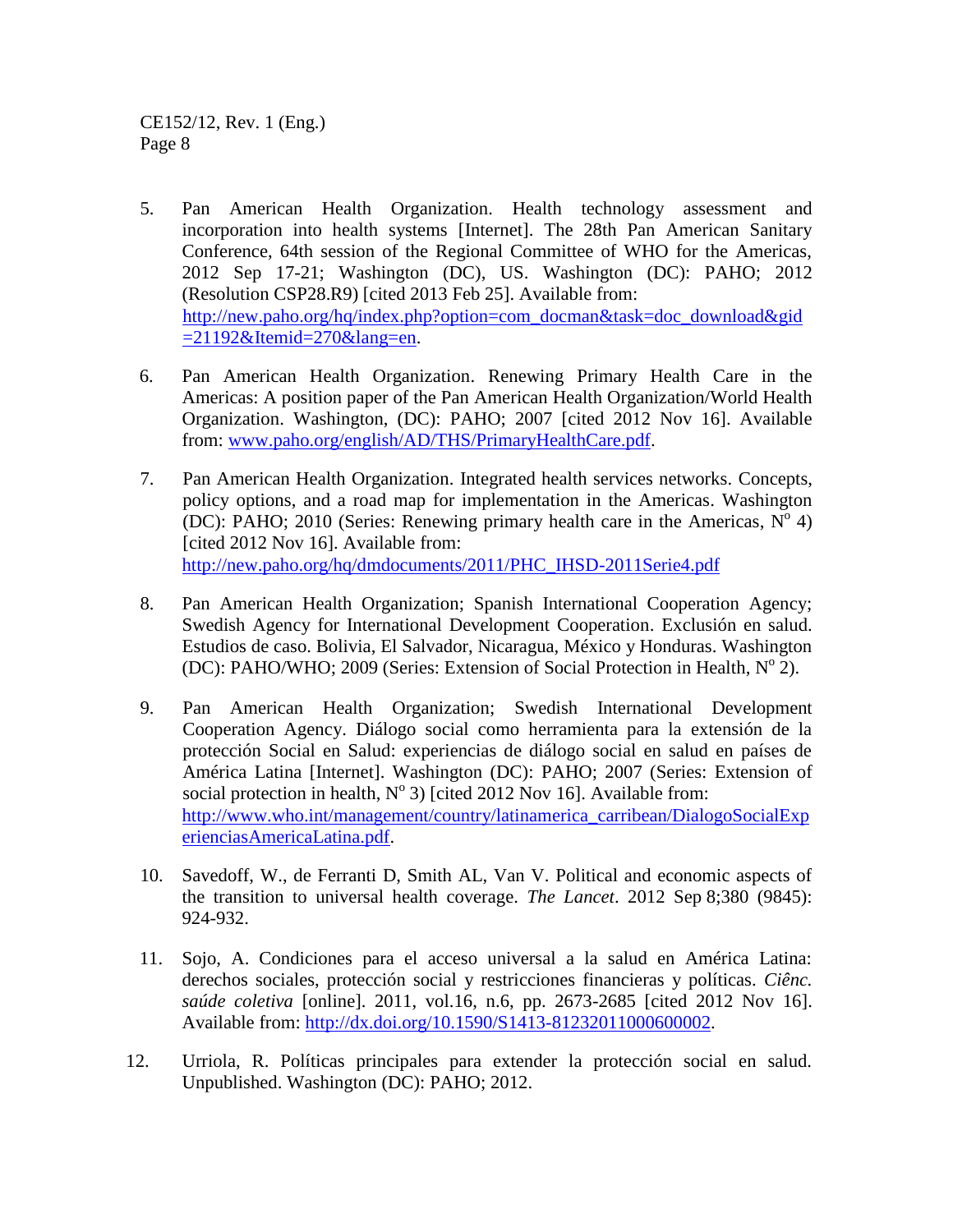

PAN AMERICAN HEALTH ORGANIZATION WORLD HEALTH ORGANIZATION

# **152nd SESSION OF THE EXECUTIVE COMMITTEE**

*Washington, D.C., USA, 17 - 21 June 2013*

CE152/12, Rev. 1 (Eng.) ORIGINAL: SPANISH Annex A

# *PROPOSED RESOLUTION*

## **SOCIAL PROTECTION IN HEALTH**

#### *THE 152nd SESSION OF THE EXECUTIVE COMMITTEE*

Having reviewed the concept paper *Social Protection in Health* (Document CE152/12),

#### *RESOLVES:*

To recommend that the 52nd Directing Council adopt a resolution written in the following terms:

## **SOCIAL PROTECTION IN HEALTH**

#### *THE 52nd DIRECTING COUNCIL,*

Having reviewed the concept paper *Social Protection in Health* (Document CD52/\_\_);

Considering Resolution CSP26.R19 (2002), which supports the extension of social protection as a line of work in PAHO's technical cooperation activities;

Taking into account that the United Nations General Assembly, at its  $67<sup>th</sup>$  session, recognized that improving social protection towards universal coverage is an investment in people that empowers them to adjust to changes in the economy and the labor market;

Recognizing that while the countries of the Region have made significant progress in reforming their health systems, segmentation and fragmentation persist, which creates inequity;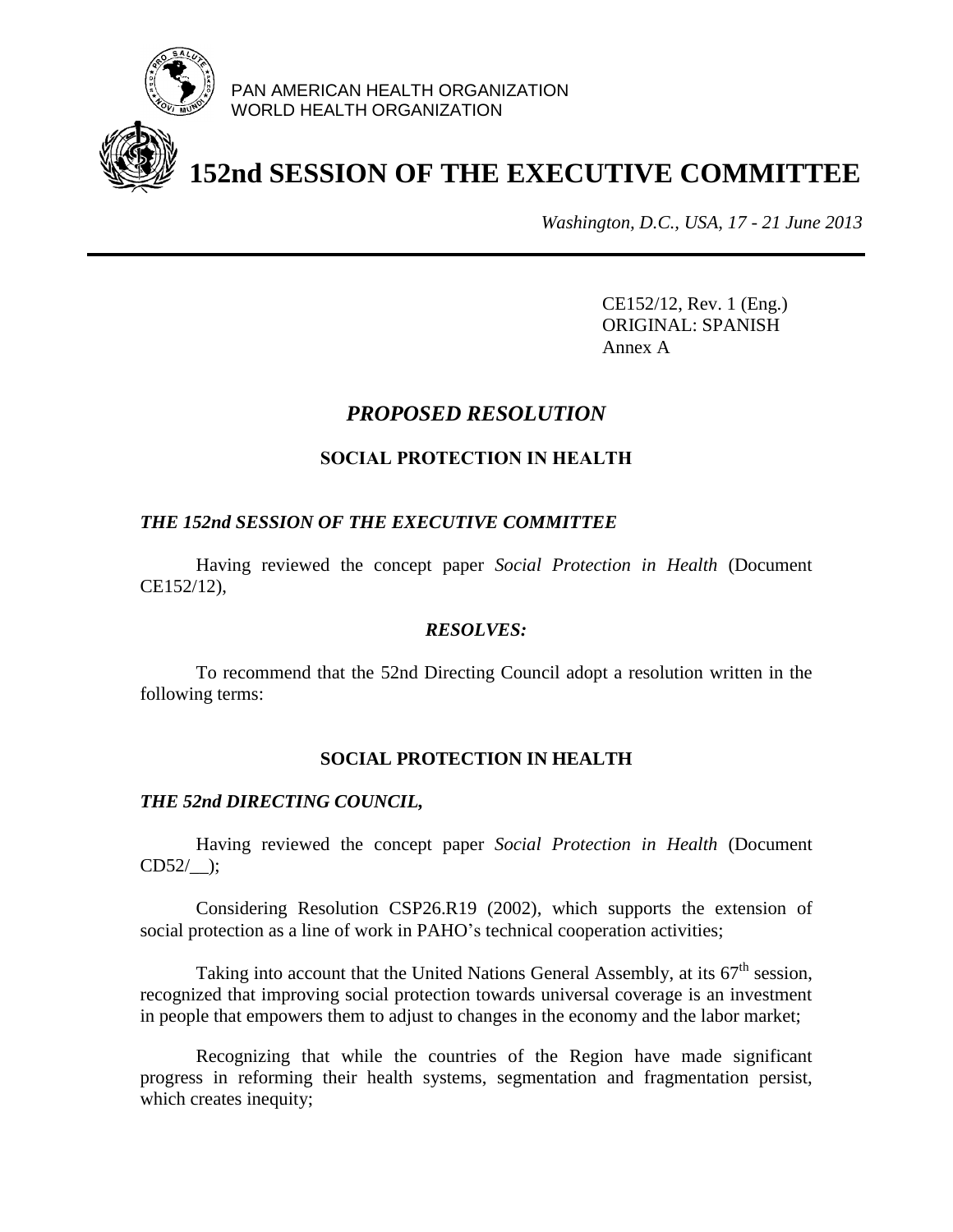Aware of the need to continue to develop policies and programs focused on the construction of more integrated, equitable and solidarity-based health systems that support the enjoyment of the right to health,

#### *RESOLVES:*

- 1. To take note of the concept paper on *Social Protection in Health*.
- 2. To urge the Member States to:
- a) incorporate the concept of social protection in health as a cornerstone of health system governance and reform processes;
- b) establish legal frameworks that set out measures related to social protection in health;
- c) strengthen the health components of social protection programs, especially conditional cash transfer programs;
- d) promote social participation and raise awareness about the rights and duties associated with individual, family, and community health in society as a whole and all workers in the health system.
- 3. To request that the Director:
- a) strengthen technical cooperation for social protection in health as a priority work area on the path toward universal coverage;
- b) promote the systematic production of information and evidence on the gaps and progress in social protection in health observed in the countries of the Region;
- c) disseminate and promote good practices for social protection in health;
- d) strengthen inter-institutional efforts in relation to social protection;
- e) develop a policy and strategy based on this concept paper that sets a course for addressing social protection in health in the Region.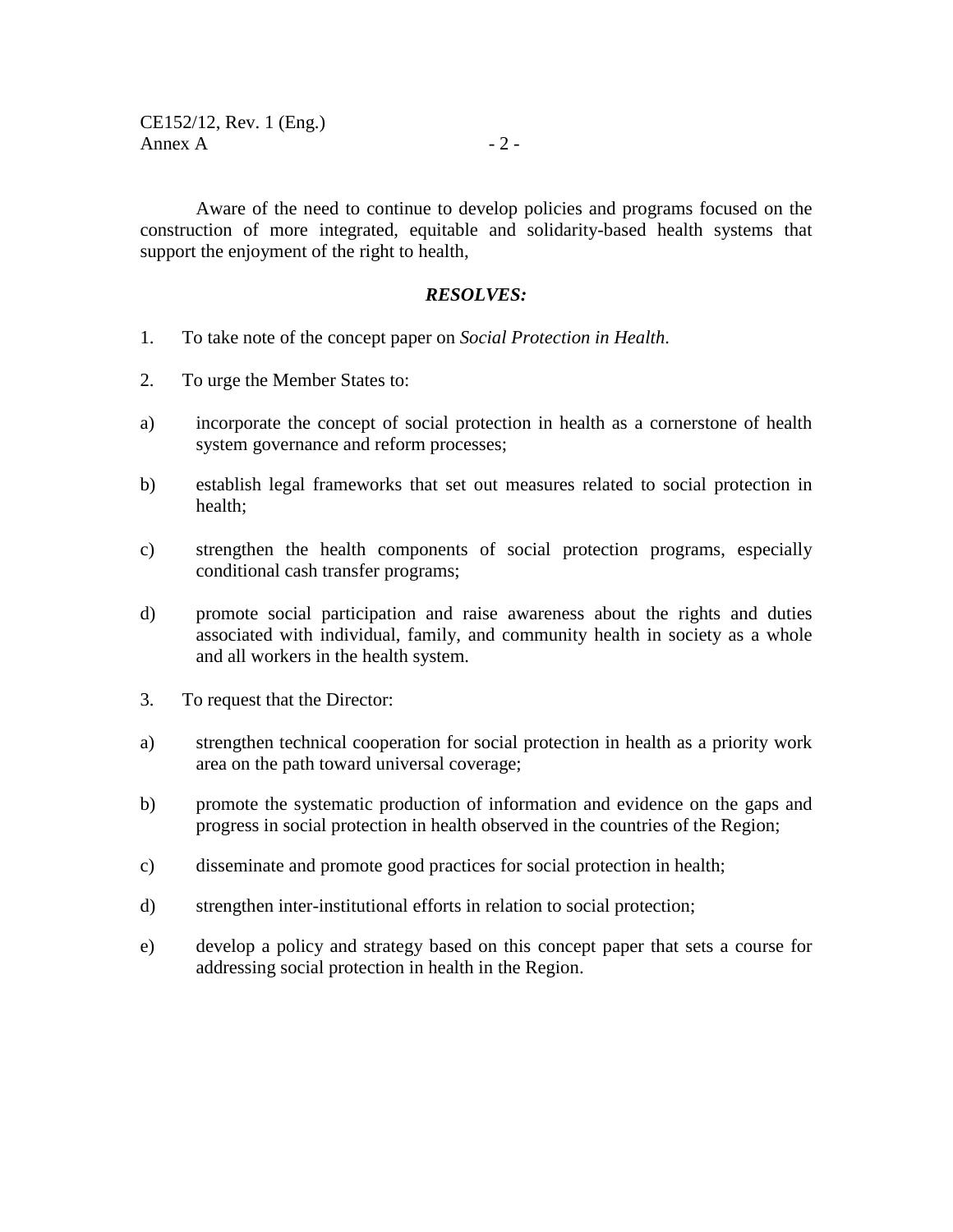

PAN AMERICAN HEALTH ORGANIZATION *Pan American Sanitary Bureau, Regional Office of the*

WORLD HEALTH ORGANIZATION

CE152/12, Rev. 1 (Eng.) Annex B

# **Report on the Financial and Administrative Implications of the Proposed Resolution for PASB**

#### **1. Agenda Item:**

Item 4.3: Social Protection in Health (Concept Paper)

#### **2. Linkage to Program and Budget 2012-2013:**

**(a) Strategic Objective:**

SO14: To extend social protection through fair, adequate and sustainable financing

**(b) Expected Result:** RER14.4

Member States supported through technical cooperation to reduce social exclusion, extend social protection in health, strengthen public and social insurance, and improve programs and strategies to expand coverage.

#### **3. Financial implications:**

**(a) Total estimated cost for implementation over the lifecycle of the resolution (estimated to the nearest US\$ 10,000, including staff and activities):**

Since this is a concept paper, the draft resolution does not specify a lifecycle. Nonetheless, the activities recommended in the draft resolution should be carried out in the next biennium.

**(b) Estimated cost for the biennium 2014-2015 (estimated to the nearest US\$ 10,000, including staff and activities):**

\$300,000

**(c) Of the estimated cost noted in (***b),* **what can be subsumed under existing programmed activities?** 

There are no programmed activities that dovetail specifically with the proposals set out in the paper.

**4. Administrative implications:**

**(a) Indicate the levels of the Organization at which the work will be undertaken:**

Central level: approximately half of the budget.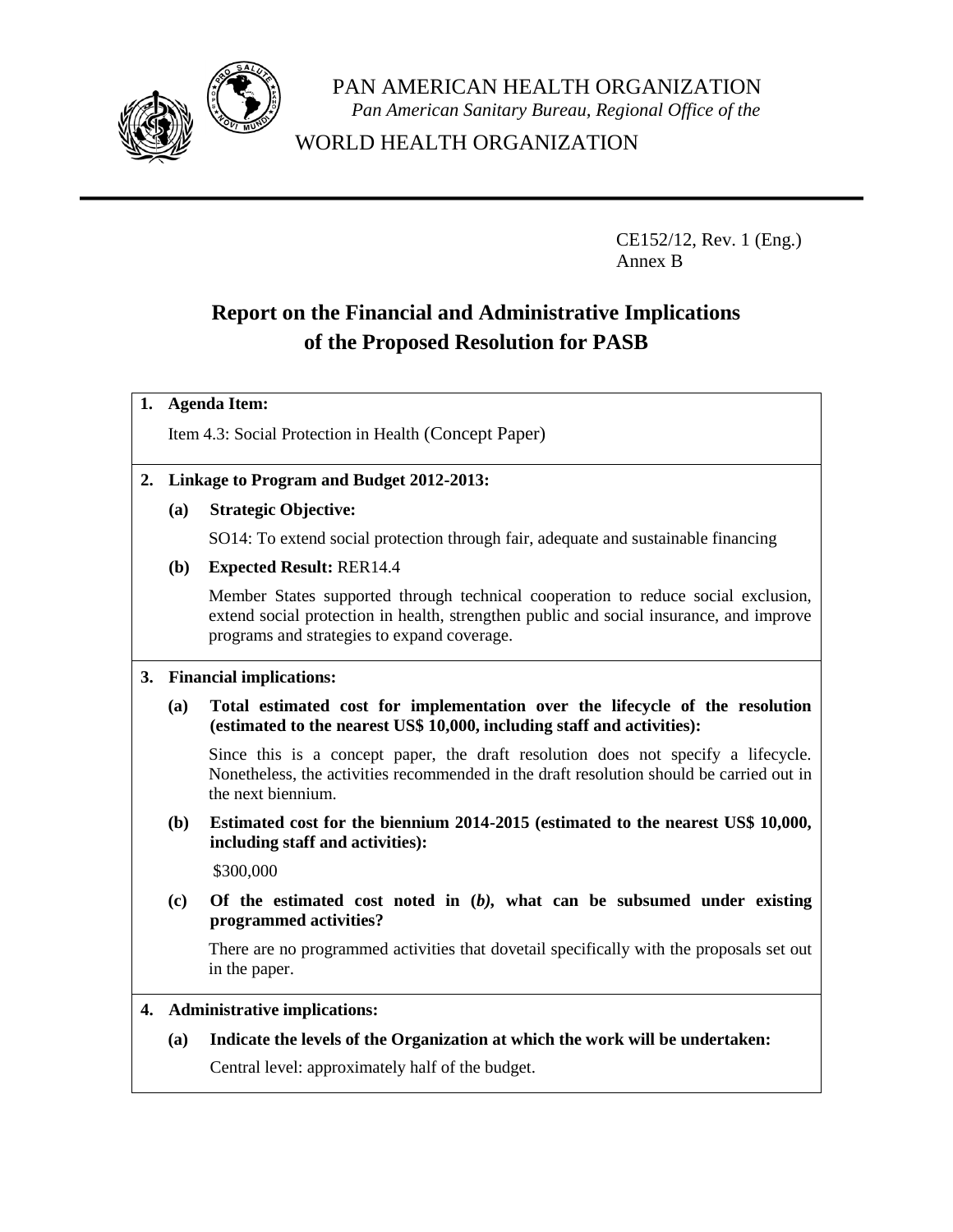Country office level: approximately half of the budget.

**(b) Additional staffing requirements (indicate additional required staff full-time equivalents, noting necessary skills profile):** 

Additional full-time staff is not required.

**(c) Time frames (indicate broad time frames for the implementation and evaluation):** End of the biennium 2014-2015.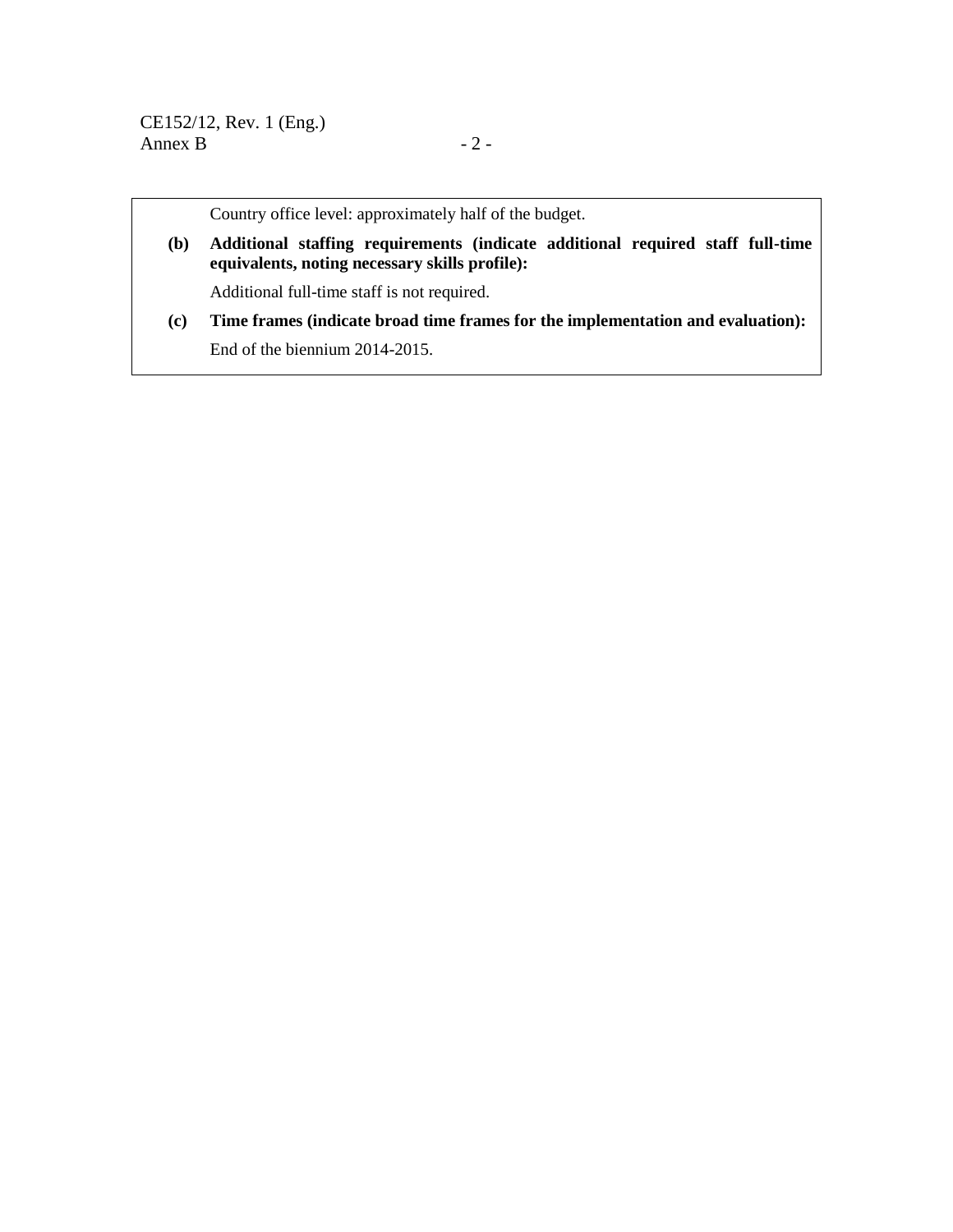

PAN AMERICAN HEALTH ORGANIZATION *Pan American Sanitary Bureau, Regional Office of the*

WORLD HEALTH ORGANIZATION

CE152/12, Rev. 1 (Eng.) Annex C

## **ANALYTICAL FORM TO LINK AGENDA ITEM WITH ORGANIZATIONAL MANDATES**

- **1. Agenda item:** 4.3: Social Protection in Health (Concept Paper)
- **2. Responsible unit:** Health Systems based on Primary Health Care Area (HSS)
- **3. Preparing officer:** Julio Siede
- **4. List of collaborating centers and national institutions linked to this agenda item:**

No collaborating centers are linked to this item.

#### **5. Link between Agenda item and Health Agenda for the Americas 2008-2017:**

In its Statement of Intent, the Health Agenda for the Americas stresses that "The Governments reiterate their commitment to the vision of a region that is healthier and more equitable with regard to health, addresses health determinants, and shows improved access to individual and collective health goods and services – a region where each individual, family, and community has the opportunity to develop to its greatest potential."

Universality and accessibility are among the core values identified for cooperation activities. Social protection is a conceptual framework for policy-making aimed at universality and improved access to health care services. The paper presented herein is directly related to point c of the Agenda: *Increasing social protection and access to quality health services*. This issue is directly related to the political and social dialogue on human development taking place in the Region. The Health Agenda for the Americas notes that most of the countries of the Region have established the right to universal health and the enjoyment of this right "highlights the need to develop insurance systems that reduce the financial burden on families, protecting them from the risk of falling into poverty due to catastrophic out-of-pocket expenditures, and to try to guarantee the population a set of health services" through national dialogue processes. In order to effectively extend social protection, the countries will have to strengthen access, financial protection, solidarity-based financing, and respect for the rights and dignity of patients. Primary health care is the strategy of choice to progress toward universal and fair access to health care.

#### **6. Link between Agenda item and Strategic Plan 2008-2012:**

Several of the strategic objectives in the 2008-2012 Plan (in particular SO 3, 4, 5, 10 and 13) are directly linked to social protection in health policies; SO14 refers directly to extending this protection through fair, adequate, and sustainable financing by focusing efforts on aspects related to health system financing. Although the concept of social protection encompasses financial protection, in the health field it is also necessary to include guarantees of effective and timely access to services of adequate quality. A more comprehensive and integrated approach to